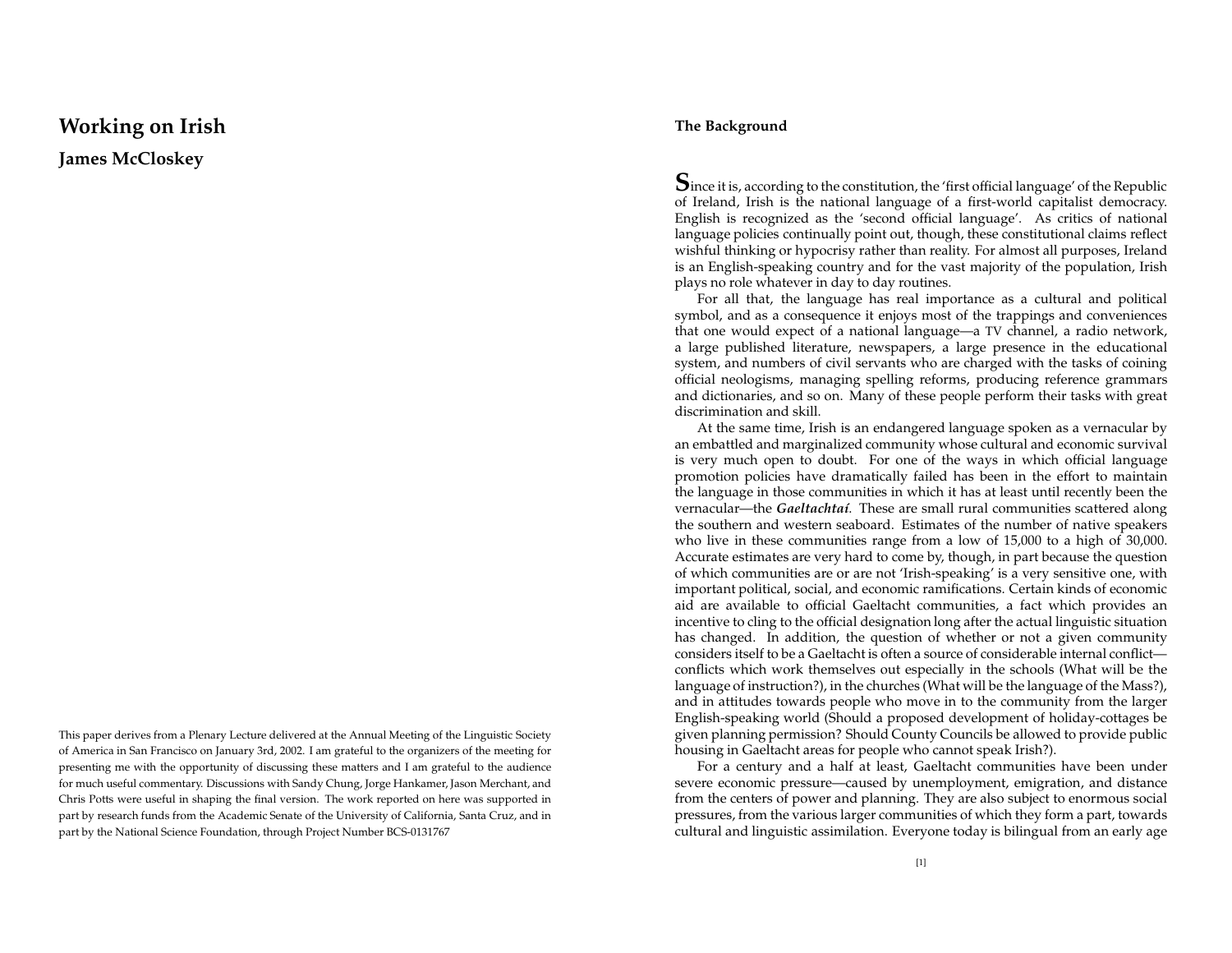and there are probably now no monoglot speakers of Irish at all, although there were up until the 1960s and 1970s.

As a consequence of this accumulation of pressures, many local varieties of the language have disappeared since 1922 (the year of independence, and the year in which official language maintenance efforts began)—the Irish of Clare, the Irish of Sligo, the Irish of East Galway, and the Irish of Tyrone, for example. The Irish of Mayo will follow soon, as will the Irish of West Cork. Such situations are familiar to linguists everywhere.

There is one way, however, in which policies and ideals of language promotion in Ireland have had real and unusual effect. They have resulted in the creation of a second community of Irish speakers—people who do not have native ability, but who have achieved high levels of second-language competence and who use Irish regularly in their daily routines. This is, in the main, an educated, urban, middle class, and very dispersed community. There are perhaps 100,000 people who use the language regularly in this way, the vast majority of whom have some sentimental or ideological commitment to use of the language. Many use Irish in the home and send their children to Irish-medium play-groups and Irish-medium schools. As a consequence, there is now <sup>a</sup> substantial number of children who have been learning <sup>a</sup> newly calqued urban version of Irish as <sup>a</sup> first language. The levelling and creolization processes which then take place in the Irish-medium schools give birth to varieties which are <sup>a</sup> complicated mix of Irish and English elements, <sup>a</sup> mix which varies considerably from place to place (very different, for instance, in Dublin and in Belfast), and which varies also with the formality or informality of the linguistic setting.

There are thus two very distinct sets of communities which use 'Irish' as <sup>a</sup> language. Their situations, and the forms of the language they use, are very different. It would be wrong to over-state the separateness of the two groups. Most members of the second-language community have <sup>a</sup> sentimental attachment to one Gaeltacht community or another, and many people from the Gaeltacht achieve professional status, live in non-Gaeltacht areas, and interact to one degree or another with the second-language community. Nevertheless, the basic social split is fairly stark (and needless to say gives rise to its own tensions). <sup>I</sup> know of no true parallel to this situation elsewhere.

In this charged and complicated setting, the business of doing linguistic work can be fraught.

We are accustomed to saying that our goal is to shed light on what constitutes native language ability. In the Irish situation, though, the designation 'native speaker' has large cultural and ideological significance. Which kind of Irish and whose kind of Irish do we privilege for investigation and codification?

There are surely different answers to this question depending on one's descriptive and theoretical purposes. The view <sup>I</sup> have taken and continue to take, is that, for the purposes of the kinds of questions that generative grammar tries to answer, the study of the modern urban varieties is methodologically too fraught. If the principal aim of the enterprise is to clarify what it means to have full native

ability in <sup>a</sup> language, then it is just not clear to me how much light the new Irishes can shed on that question. This is the right conclusion in scientific terms, <sup>I</sup> think, but it's easy to see how it can be misconstrued (if that is the right way of putting it) as exclusionary and élitist.

Be that as it may, the goal of describing the Irish of Gaeltacht communities seems to me to be <sup>a</sup> reasonable one for <sup>a</sup> linguistics which is theoretical in the sense of generative grammar, and my aim has been (and will continue to be) to shed light on questions of linguistic theory by investigating the range of varieties used in Gaeltacht communities.

But that decision made, we are now in the unhappy country of the endangered and dying language.

The Irish of the Gaeltacht now exists in three major varieties (crudely: Northern, Western and Southern), which are not united by <sup>a</sup> functioning standard, and which are divided one from another by differences substantial enough that they can make for real difficulties of mutual understanding.

All three varieties have speakers in every age-cohort. Unsurprisingly, though, levels of ability vary enormously from place to place, from generation to generation, and from individual to individual. Among those who are in their teens at present, for instance, one finds the full range of levels of competence from purely passive ability, through many grades of semi-speaker ability, through to rich and fully-featured competence. Linguistic change is rapid, and there is some evidence, anecdotal but persuasive, that the younges<sup>t</sup> generation of all (those younger than 10) have begun in the pas<sup>t</sup> 5 years or so to decisively throw off the language. The sense is ubiquitous that Irish is only barely holding on; pessimism (and cynicism) about its future is one of the enduring staples of Irish cultural and political life.

Working with native speaker consultants in this context can be difficult. There is no shortage of consultants and most of the people that <sup>I</sup> have worked with are younger than <sup>I</sup> am. However, many speakers, younger people especially, feel that their own competence is limited or degraded by comparison with that of older and 'better' speakers, an attitude which can lead to undue deference towards an investigator, or to <sup>a</sup> profound unease with the task of offering judgments of well-formedness or unacceptability. Often, the investigator is referred to local authority figures who are felt to be repositories of the true and rich local form of the language. But working with these very self-conscious bearers of linguistic tradition is tricky in different ways, since they are often concerned with the preservation and presentation of 'pure' and historically correct local features, and will as a consequence often deny the validity of patterns which do not conform to this ideal.

Bleak and difficult as this situation often is for the linguist, there are <sup>a</sup> number of compensating resources and opportunities, most of which derive fairly directly from the official national veneration in which the language is held.

First among these compensations is the fact that, in large par<sup>t</sup> because of governmen<sup>t</sup> subsidies, there is by now <sup>a</sup> huge published literature in which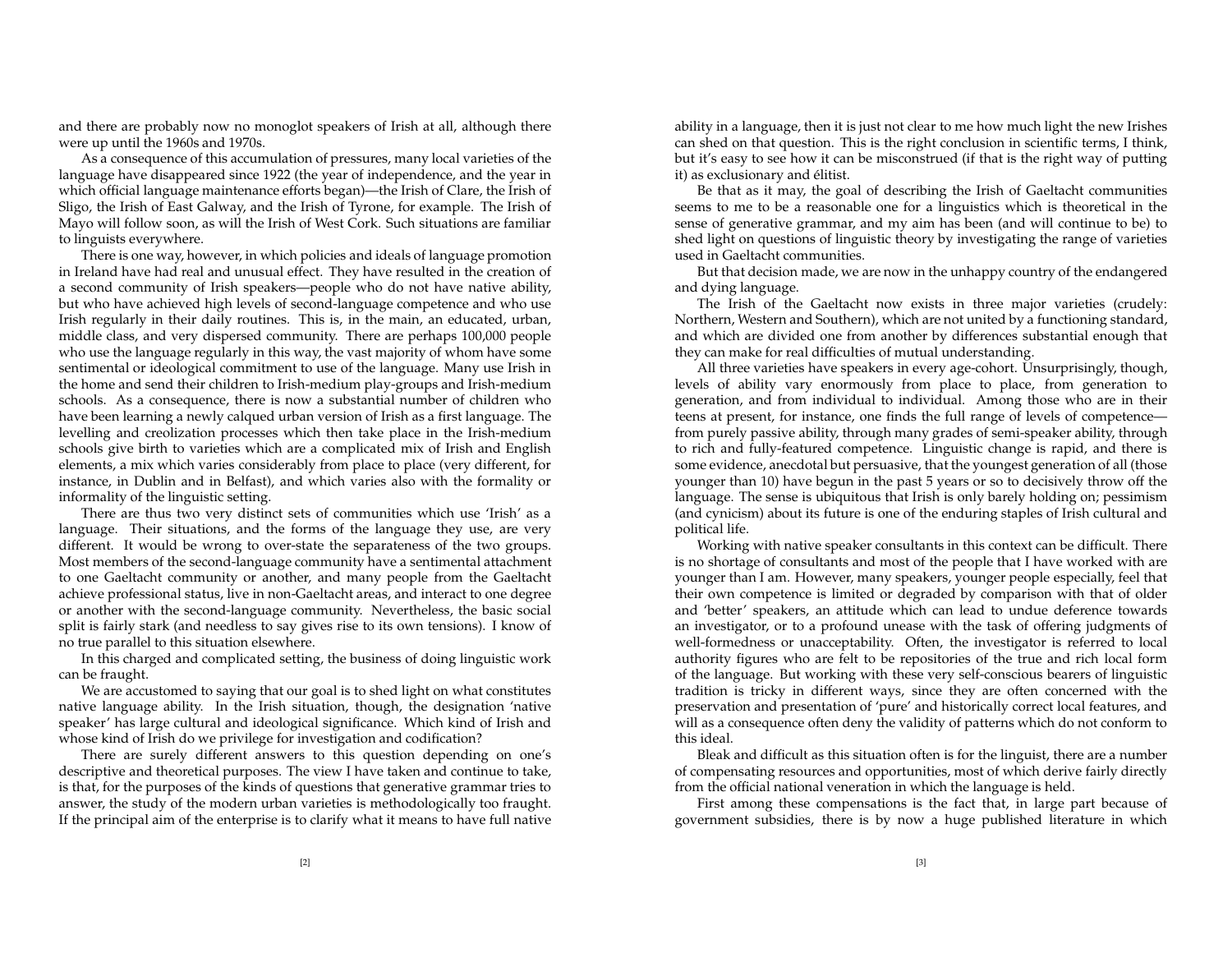all of the major dialects and many of the minor (and now unspoken) ones are represented. The usual philological precautions are needed when making use of these texts (some awareness of editorial practice at different periods, how to interpret local or idiosyncratic orthographic conventions and so on), but they constitute, in sum, an extraordinary treasure-house of linguistic evidence. The flow of such publications seems to be increasing rather than decreasing as time goes by (with the rise of many small publishing houses often based in quite remote areas), and it is one of the mysteries that serious literature in Irish is blossoming just as the language in which it is framed seems to be heading towards extinction.

Second among the compensations is the fact that there is now <sup>a</sup> large and very rich body of descriptive work on all of the dialects (living and dead). This body of work is <sup>a</sup> rich source of evidence and observation, and the community of scholars who created it is small, but active and able—people who have devoted their careers to the detailed description of Irish in all of its forms. The knowledge and generosity of these individuals is an extraordinary resource.

Thirdly, and most importantly, there is also now <sup>a</sup> large network of people (of all generations) who are in no sense linguistic scholars, but who simply love the language in all its aspects and who are close observers of it. There are radio shows which provide <sup>a</sup> forum for such people to call in and discuss this or that intricacy in this or that dialect. Many such people work har d to observe and recor d local forms of the language, publish local histories and biographies, and produce their own literature. These are teachers, broadcasters, writers, priests, musicians, civil servants, local political figures and the like—often (but not always) native speakers from Gaeltacht communities who have moved out into the larger community. They make extraordinary consultants—very aware of the different registers and shifting patterns in use around them, very alive to the subtleties of the language, practiced in observation.

Other opportunities arise not so much from the special role played by the language in Irish nationalism, but rather from the odd duality of its situation at once a national language, and the threatened language of <sup>a</sup> marginalized community. Literacy is universal, but partly from <sup>a</sup> sense of democracy and partly as a concession to the felt weakness of Gaeltacht communities, no functioning official standard, in most senses of the term, has ever been imposed. Official standardization is limited to morphology, orthography, and <sup>a</sup> few aspects of morphosyntax. The absence of <sup>a</sup> standar d can often be <sup>a</sup> very grea<sup>t</sup> nuisance in real life, but for the descriptive linguist it has the welcome consequence that the complex issues created by interference from an artificial standard, or from prescriptive pressures, do not in general arise—or do not arise, at least, as intrusively as they do in the case of languages with well-established standards. In this regard, the contrast with Welsh is marked.

In the absence of <sup>a</sup> standard, and given the cultural and scholarly focus on local varieties, certain other opportunities arise. The patterns of syntactic microvariation that distinguish the various dialects one from another are intricate and beautiful, <sup>a</sup> gold mine for the comparative syntactician. Since standardization has

been so limited in its goals and in its reach, and since there is <sup>a</sup> lively publishing enterprise whose principal purpose is to reflect and validate local varieties (living and dead), these patterns are rendered visible and accessible to study in <sup>a</sup> way that is much more difficult to achieve for other languages. $^{\rm 1}$ 

The resources just described are all the more important in that in doing linguistic research on Irish, we do not have the single most important resource available to those who work on languages whose situation is less tenuous namely, <sup>a</sup> community of native-speaker linguists, whose expertise can provide <sup>a</sup> check against false or incomplete claims about data. With respec<sup>t</sup> to languages like Japanese or Hebrew, these communities have the vital function of running and re-running crucial experiments (judgments of grammaticality, judgments of synonymy, judgments about entailments and implicatures and ambiguity) again and again, refining and revising factual claims in <sup>a</sup> cumulative process over years.

For Irish, there is no such community and no such protection. It is in par<sup>t</sup> for this reason that <sup>I</sup> have made it <sup>a</sup> personal practice over the years to document factual claims beyond the routine by using evidence from published sources examples drawn from books, essays and broadcasts by native speakers of various dialects. This practice is not <sup>a</sup> substitute for the kind of to-and-fro by which factual claims are debated and established for the well-studied languages. But the use of such evidence can provide at least some reassurance of reliability—for claims, at any rate, about what patterns are grammatical, or about what is productive, or about what is marginal. For claims about what is absolutely ungrammatical, the method provides virtually no reassurance.

The absence of <sup>a</sup> community of native speaker linguists in addition makes the investigation of certain kinds of question very difficult indeed, if not altogether impossible. Consider one topical issue—how reconstruction effects should be understood. The delicate experiments that one finds, for instance, in Danny Fox's work—attempting to establish if judgments about anaphoric possibilities correlate with judgments about relative scope under reconstruction—cannot realistically be run for Irish. The community (native speakers and linguists) that would collectively assess and sift claims about such subtle effects simply does not exist.

Work must also proceed more slowly than for the languages whose investigation has most shaped the practices and methodology of generative grammar. Questions of fact that can be settled in <sup>a</sup> matter of minutes for <sup>a</sup> language such as German or French require much more effort and time (weeks and months

 $1$  The Irish dialects of Ireland and the Gaelic dialects of Scotland form a single dialect continuum, with the Irish of Rathlin Island, recently extinct, forming <sup>a</sup> linguistic bridge between the two. They were united by <sup>a</sup> common literary standard until the middle of the 17th century and were conventionally regarded until that point as forming <sup>a</sup> single language. Very little theoreticallyinformed work on the Gaelic dialects of Scotland existed before the important body of work developed in recent years by David Adger and Gilliam Ramchand. Many new opportunities are opened by the research they have done. Connections with the other Celtic languages (languages of the Brythonic group, such as Welsh and Breton) are more distant, since the period of unity is very remote—in the first half of the first millennium B.C. according to one authoritative source (McKone (1994: 66)).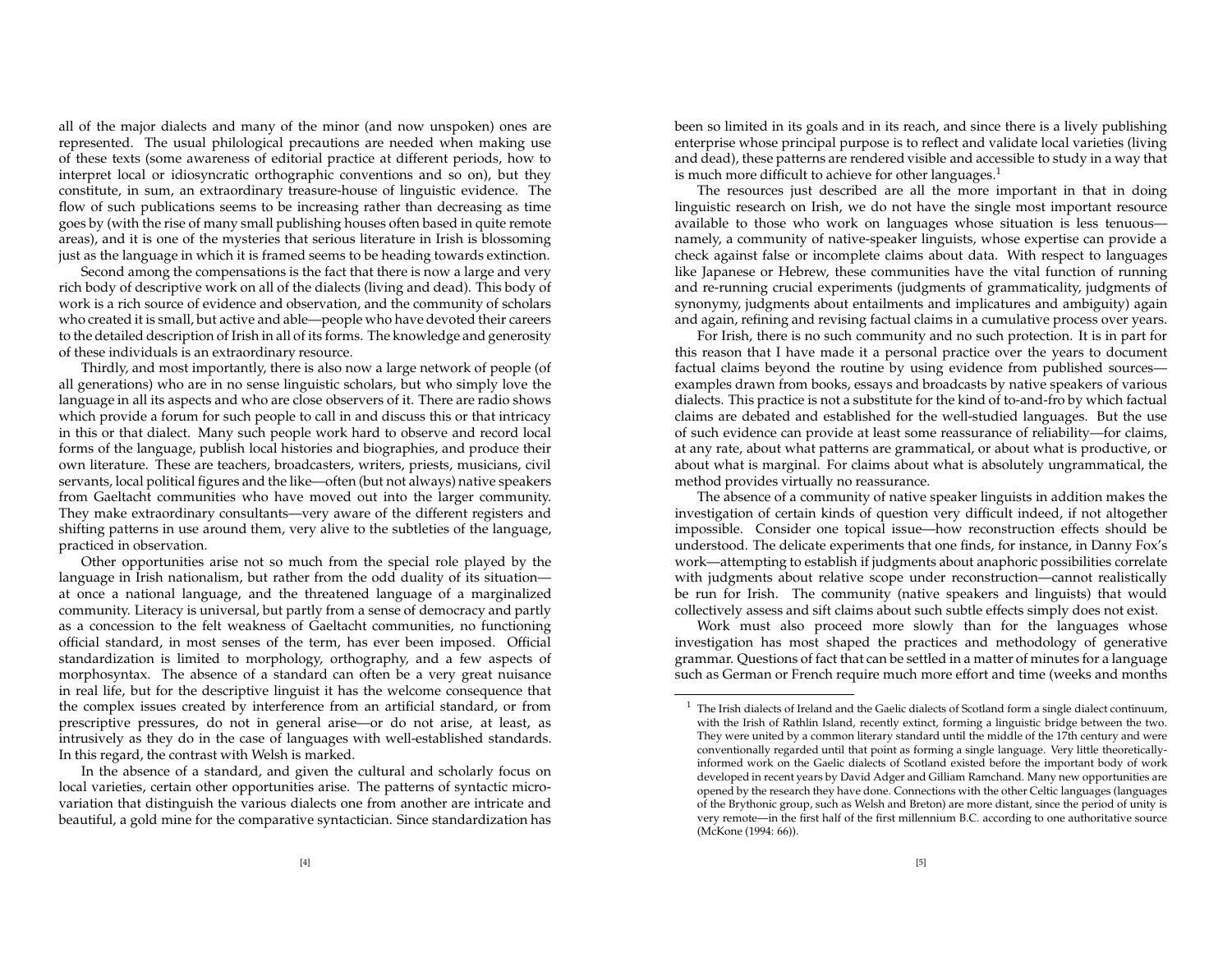rather than minutes) for their resolution in Irish. There are fewer people to ask the questions, there are fewer people to provide answers, and those who can provide answers are not in the office next door.

More serious than the issue of speed is the issue of quantity of evidence. If we take it that the elicitation of <sup>a</sup> native speaker judgment is the standar d replicable experiment in (this kind of) linguistics, then for Irish, many many fewer experiments have been run than have been run for, say, German or Japanese.

None of these circumstances seems likely to change. For reasons that <sup>I</sup> would like to understand better (but which <sup>I</sup> suspec<sup>t</sup> have mostly to do with broader societal attitudes towards the language), students of linguistics in Ireland are not drawn to work on Irish. Most choose to work on the major European languages. And for those who venture from the outside into this ideological tinderbox (a student in <sup>a</sup> PhD program in the US, for example), the difficulties are daunting in the extreme. Merely learning the language for conversational purposes is difficult, since it is at this point close to impossible to place oneself in circumstances where one is required to use Irish. At the first hesitancy, people will always defer and switch to English—in impatience, or as a matter of perceived courtesy. $^2$ 

Working on Irish, then, while not as challenging as working on many endangered languages, brings with it <sup>a</sup> particular and idiosyncratic set of difficulties. Recognizing those challenges raises issues which are very important but which have been very little discussed, in public or formal settings at least. Imagine that some important theoretical proposal emerges from analytical work on <sup>a</sup> language in roughly the state that Irish is in. Will or should this proposal be given the same weight in shaping general theory as proposals emerging, say, from the study of Italian? Rationality and common sense say no. It is simply <sup>a</sup> fact that analyses of Irish have not been tested and scrutinized in the way that analyses of Italian have been. And this is not really <sup>a</sup> temporary stage in the development of <sup>a</sup> subfield. There is not likely ever to be <sup>a</sup> set of circumstances in which Irish 'catches up' in the relevant sense.

But this rational caution brings its own risks. Many more languages are beset by the kinds of difficulties we have been describing for Irish than are free of them. And of the grea<sup>t</sup> number of languages whose grip on the world is tenuous, few provide the kinds of counter-balancing resources that are available to the linguist working on Irish. In being cautious about the assessment of evidence, then, we run the risk of excluding, or under-valuing, whatever insights might be gleaned from all of those languages which have had the bad luck to run afoul of one imperial administration or another.

Rational caution can also leave those who choose to work on the languages of marginalized communities with the sense of being, in the theoretical world, second class citizens—a feeling which can be discouraging for someone facing into a program of work which already seems daunting in the extreme.

All of this is in some sense inevitable, and clearly there are no absolute principles that one can appeal to in deciding what to be persuaded of and what to be sceptical about. People will assess the available evidence as best they can. Two things, though, seem to me to be important:

- (i) It would be good if there were more open and explicit discussion of these issues.
- (ii) In assessing evidence from, say, Irish, analysts need to be aware of what the circumstances are in which this work was done.

And any general exclusion would be very short-sighted. For, in spite of all the hazards and idiosyncrasies, real progress has been made in the linguistics of Irish, especially in recent years, and the sense has been palpable, especially since the early 1990s, of things falling into place, often in surprising and unexpected ways. Real progress has also, and as <sup>a</sup> consequence, been made in understanding something about the general nature of human language. Obviously that progress has been made partly in spite of, and partly because of, the peculiarities of the research environment for Irish.

There are four areas especially in which work on Irish has led to significant theoretical progress in syntax.<sup>3</sup> It is, to begin with, one of the better described VSO languages, and analyses at reasonable levels of sophistication now exist for its various clause-types (finite clauses, non-finite clauses, small clauses), and for the relations which hold among them. As <sup>a</sup> consequence, work on the language has been important for the central issue of what the principles are which determine how clauses are built. There is now <sup>a</sup> large and lively literature on all of these questions (see work by Nancy Stenson, Eithne Guilfoyle, Máire Noonan, Cathal Doherty, Andrew Carnie, Heidi Harley, Nigel Duffield, Julie Legate, David Adger, Gillian Ramchand and others cited in the references). Similar claims can be made, <sup>I</sup> think, for the phenomenon of Pro-drop and its interaction with the morphosyntax of agreemen<sup>t</sup> (McCloskey and Hale (1984) and much subsequent work). Notable advances have also been made in understanding the internal syntax of nominal phrases (see especially Duffield (1995)). Finally, important advances in the understanding of  $\bar{\text{A}}$ -dependencies have emerged from work on Irish.

It would be impossible to do justice to all of these areas of investigation here, and so <sup>I</sup> have elected instead to try to say something substantive about the fourth  $(\bar{A}$ -dependencies), reviewing the current state of understanding, adding a small number of new observations, but for the most par<sup>t</sup> surveying existing work. In doing this, <sup>I</sup> will try to reason forwar d from an initial point which assumes little in the way of theoretical commitment.

 $2$  One consequence is that papers on Irish syntax from the generative perspective frequently incorporate fairly basic errors—mis-spellings, mis-conjugations, mis-translations. The presence of such errors lowers the credibility of this work among those who approach the language from more traditional philological or historical perspectives, who tend to dismiss it out of hand once the errors are noticed. Interestingly, these lapses, and the insecure grasp of the language that lies behind them, has not in general stood in the way of the construction of important and insightful analyses. Or so at least it seems to me.

 $3$  The discussion that follows will be restricted to syntax, since that is what I know about.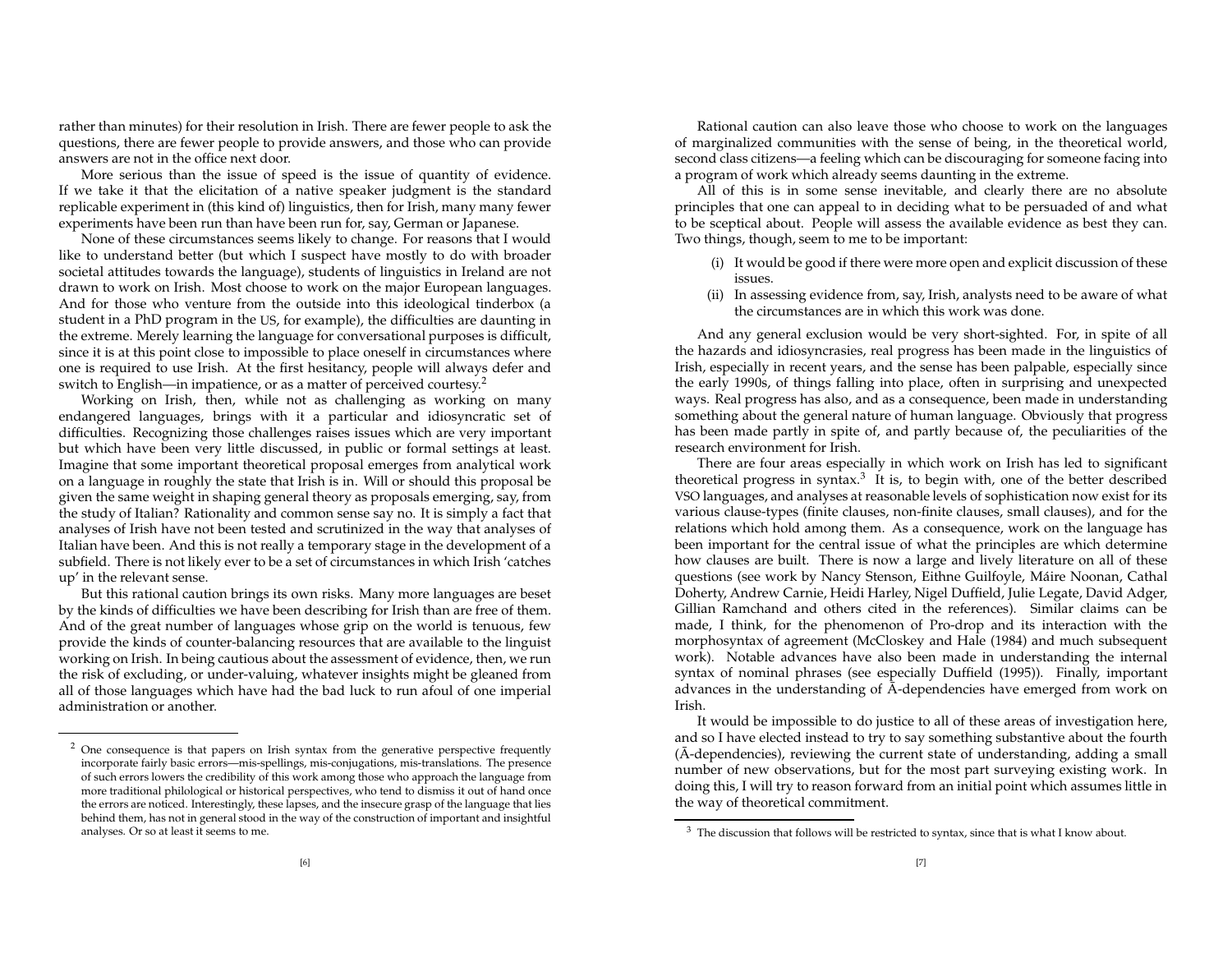# **Initial Steps**

 $\mathbf{W}_{\text{e}}$  can begin with the simplest kind of relative clause:

(1) an fhilíocht a chum sí **–** *the poetry* **PART** *composed she* 'the poetry that she composed'

(1) is <sup>a</sup> relative clause and it exhibits <sup>a</sup> familiar pattern—a gap in the position corresponding to the semantic variable, with nothing obviously corresponding to the fronted relative pronouns of other languages. What makes the Irish case distinctive is the little particle preceding the verb in (1), the underlined element spelled a and pronounced [ə], eminently deletable and eminently overlook-able. When one first tries to understand this piece of morphophonology, two things become clear fairly quickly. One is that the appearance of the particle is not restricted to relative clauses, but appears rather in an array of clause types and construction types. The second is that the appearance of the preverbal particle *<sup>a</sup>* is linked with the appearance of the gap within the clause.

So <sup>a</sup> couple of questions arise right away:

- (i) what mechanism links the appearance of the gap with the appearance of the preverbal [ə]?
- (ii) what is the class of structures that is characterized by this pairing of features and why is it that class rather than any other?

An answer to the second question emerged fairly quickly. The relevant class of constructions is just the class of WH-constructions identified first by Ross in his thesis (Ross (1967)) and further defined and clarified by Chomsky in work of the middle and late 1970's (see Chomsky (1977) especially). In fact the class of Irish constructions that show the pattern in (2):

 $\left[ \begin{matrix} 2 \end{matrix} \right] \quad \left[ \begin{matrix} \n\text{CP } a & \cdots & \text{---} \end{matrix} \right]$ 

is unnervingly close to the class of constructions identified by Ross, Chomsky and others as being (what we would now call) WH-constructions or constructions involving  $\bar{A}$ -movement. The class includes relative clauses of all types:

(3) an la´ <sup>a</sup> bh´ı muid <sup>i</sup> Machaire Rabhartaigh **–***the day* **PART** *be* **[PAST]** *we in* 'the day (that) we were in Machaire Rabhartaigh'

constituent questions:

(4) Ca´ fhadd <u>a</u> bhí siad fá Bhaile Átha Cliath <sub>–</sub> ? WH *length* **PART** *be* **[PAST]** *they around Dublin* 'How long where they in Dublin?'

comparative and equative clauses:

- (5) Níl sé chomh dúradh a bheadh sé <sub>–</sub> **NEG**-*is it as good as* **PART** *was-said* **PART** *be* **[COND]** *it* 'It's not as good as it was said that it would be.'
- (6) níos ísle ná a a bheadh sé **–** *more low* **[COMP]** *than* **PART** *was-thought* **PART** *be* **[COND]** *it* 'lower than it was thought it would be'

clefts:

- $(7)$  a Ba i nDoire a dúradh a fuarthas é t **COP[PAST]** *in Derry was-said* **PART** *was-found it* **–**'It was in Derry that it was said it was found.'
	- b. Sean-aimsearthadeir muintir an bhaile a tásí **–** *old-fashioned* **PART** *say people the townland* **PART** *is she* 'It's old-fashioned that the people of the townland say she is.'

Also pseudo-clefts:

(8) Séard <u>a</u> chonaic siad <sub>—</sub> saighdiúirí ag mairseáil **PART** *saw they soldiers march* **[PROG]** 'What they saw was soldiers marching.'

It was clear by the late 1970's that the pattern in (2) is <sup>a</sup> reflection in Irish of the syntax of WH-movement, with the attendant properties one would expect.<sup>4</sup>

A remaining piece fell into place more recently. The combination of gap and *<sup>a</sup>*-particle also turns up in adverbial clauses corresponding to *as*-clauses in English:

- $(9)$  a mar a dúirt sé féin a tharlódh *as* **PART** *said he himself* **PART** *would-happen* 'as he himself said would happen'
	- b) Chuaidh sé 'un an aonaigh mar a dubhairt sé a rachadh *went he to the fair as* **PART** *said he* **PART** *go* **[COND]** 'He went to the fair, as he said he would,'

Potts (2002), developing in par<sup>t</sup> earlier work by Tim Stowell, Paul Postal, Steve Lapointe and others, has shown that these constructions in <sup>a</sup> range of languages show the full range of properties associated with WH-movement.

 $4$  Except for the licensing of parasitic gaps, which have not, so far, been detected in any variety of Irish.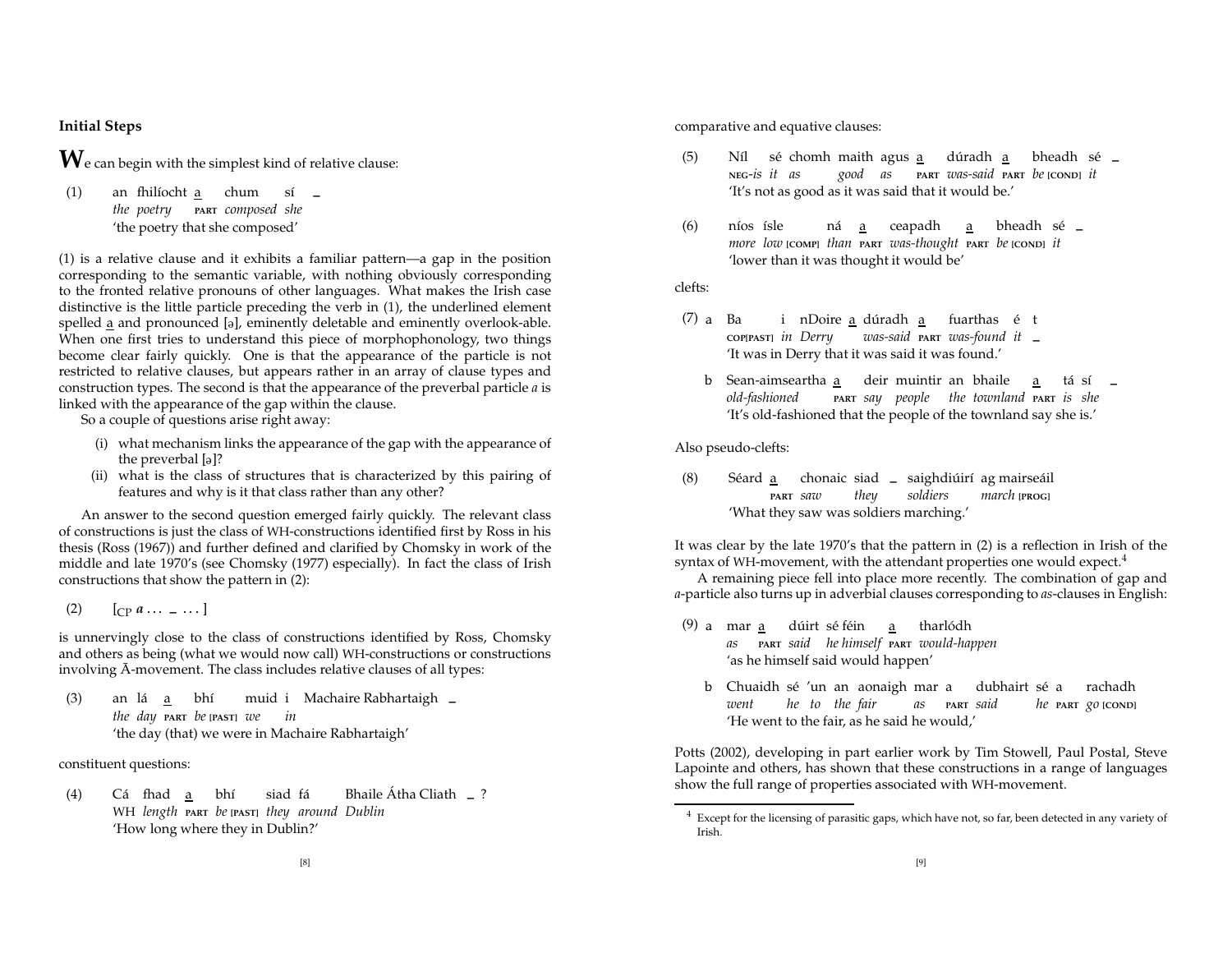So the pattern seems complete, and we have the answer to the second of our questions above: the set of contexts in which (2) turns up is the set of clauses in which WH-movement has applied. For the first question (what mechanism links the appearance of the gap with the appearance of the preverbal particle) the challenge becomes that of understanding the link between the appearance of peverbal *<sup>a</sup>* and an application of WH-movement. That is:

#### (10) Preverbal *<sup>a</sup>* registers an application of WH-movement.

That's an accurate statement of the distribution of the particle, to the extent that we understand the words used in it. But saying exactly what (10) means will involve making some more serious theoretical commitments. Furthermore, an expectation is now generated, namely, that the particle will appear in each clause which contains the gap. This expectation arises given the claim that <sup>a</sup> phrase can cross a clause boundary only if it moves initially to the edge of the clause (to the specifier of CP) and then moves further. In <sup>a</sup> case of 'long movement' then, there will be a sequence of applications of WH-movement, one per clause, each of which will have to be registered by an instance of *<sup>a</sup>*.

As is well-known, this is exactly how things work in Irish. The preverbal particle appears at the head of each clause which contains the gap but not the binder of the gap, as shown in (11) and in <sup>a</sup> number of earlier examples:

- (11) Aon bhliain déag is dóigh liom a deireadh *one year ten* **PART+COP[PRES]** *likely to-me* **PART** *say* **[PAST-HABIT]** m'athair a bhí sé nuair ... *my father* **PART** *was he when* 'It's eleven years old that <sup>I</sup> think that my father used to say that he was when  $\ldots'$
- $(XP_j$  [<sub>CP</sub>  $a$  . [<sub>CP</sub>  $a$  . [<sub>CP</sub>  $a$  . . . . ]]]

 In the absence of WH-movement, (11) would have the form in (13), where instead of the particle *<sup>a</sup>* we have the usual complementizer *go*:

 *goN*+**COP[PRES]** *likely to-me go<sup>N</sup> say* **[PAST-HABIT]** (13) gur dóigh liom go ndeireadh m′ athair goµ raibh sé aon bhliain déag nuair ... *my father go<sup>N</sup> was he one year ten when*  $\dot{\ }$  . . . that I think that my father used to say that he was eleven years old when  $\ldots'$ 

If *a* is <sup>a</sup> particle which registers an application of WH-movement, then its appearance at the head of each clause in (11) suggests that there has been an application of WH-movement within the limits of each clause—just as the

hypothesis of successive-cyclic application requires. Irish (with Scots Gaelic) in fact provided one of the earliest pieces of morphosyntactic confirmation for the correctness of the successive cyclicity hypothesis (though that was not how <sup>I</sup> saw things myself at the time). More precisely then:

(14) Preverbal *<sup>a</sup>* registers an application of WH-movement within the clause that it introduces.

How now do we cash out the informal phrase 'register an application of WHmovement' in (14)?

We can begin with the idea that the preverbal particle *<sup>a</sup>* is in fact <sup>a</sup> complementizer—a complementizer which ends up being <sup>a</sup> prosodic clitic on the finite verb. This claim has been disputed more than once, but <sup>I</sup> think it is correct. The issues are reviewed and discussed in McCloskey (2001a) (see also McCloskey (1996) for relevant material). It appears in the right position to be <sup>a</sup> complementizer, it has the right sensitivity to finiteness, it has the right range of selectional and semantic functions, and it has the morphosyntactic properties internal to the language that one would expec<sup>t</sup> of <sup>a</sup> complementizer. Most importantly perhaps, the particle may not co-occur with any other element plausibly analyzed as <sup>a</sup> complementizer (conditional, interrogative, declarative and so on). Alternative proposals that have been made can be shown fairly clearly, I think, to be incorrect (McCloskey (2001a)).

But if the particle *<sup>a</sup>* is <sup>a</sup> complementizer, it is distinct in form, in morphophonological effect and in distribution from other complementizers of the language. Some property, therefore, must distinguish *<sup>a</sup>* from other members of the same class. Assume that this distinctive property consists in its bearing a distinctive syntactic feature, <sup>a</sup> single feature to which the other properties are sensitive. What is this feature? It must be <sup>a</sup> feature whose appearance is linked with an application of WH-movement. That is, after all, the prime distributional characteristic of this element. But now we have an interesting convergence, since one of the core ideas that has emerged in recent theoretical work is the idea that movement operations in general (or at least an interestingly large class of movement operations) are driven by featural properties of attracting heads. If we identify this movement-driving feature with whatever feature it is that must distinguish *<sup>a</sup>* from the other complementizers (call that feature WH for the moment), then we succeed in making <sup>a</sup> natural connection between the distinctive form of the particle and the fact that its appearance is associated with an application of WH-movement. And we now assume syntactic structures like the schematic one in (15).



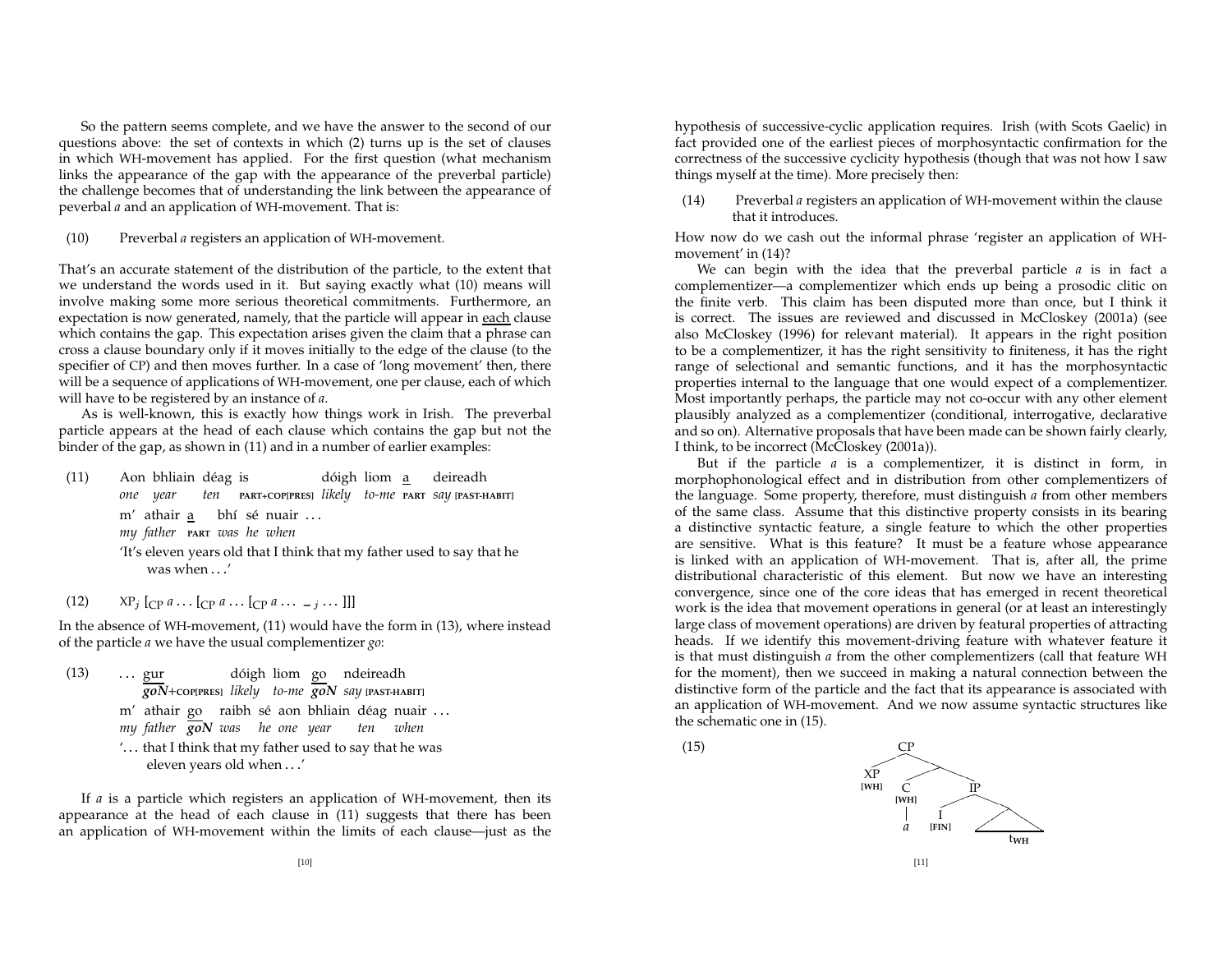The answer to our first question then (what mechanism links the appearance of *a* with an application of WH-movement) is that *<sup>a</sup>* is <sup>a</sup> member of the class of complementizers and bears <sup>a</sup> feature WH, which is responsible for triggering movement into its own specifier position. Further, we assume that the syntactic structure (15) is the syntactic counterpart of the variable-binding structures that figure in the semantics of relative clauses, questions, clefts, comparative clauses, equative clauses and so on.

This is <sup>a</sup> satisfying result in that it simultaneously sheds some light on the mire and detail of <sup>a</sup> particular language and provides suppor<sup>t</sup> for <sup>a</sup> theoretical idea that had been developed for entirely different purposes and in entirely different contexts.

#### **Venturing Farther**

But matters are of course more complicated. An important par<sup>t</sup> of the story that I have been suppressing until now is the fact that resumption plays <sup>a</sup> large role in the Irish system of unbounded dependencies. The resumptives may either be overt (as in (16a)) or null (as in (16b)), depending on whether or not the pronouns in question are locally identified by agreemen<sup>t</sup> morphology (see McCloskey and Hale (1984)).

- (16) a. an t-easpag ar chroch na Sasanaigh e´ *the bishop aN*–**[PAST]** *hung the English him* 'the bishop that the English hung (him)'
	- b. na gasra´ı <sup>a</sup> raibh tu´ ag caint leofa *pro the boys aN were you talk* **[PROG]** *with* **[P3]** 'the boys that you were talking to (them)'

For cases in which the resumptive is within <sup>a</sup> finite complement clause, the pattern most frequently encountered is that seen in (17). Once again, the pronoun may either be overt (as in (17a)) or be an instance of *pro* (as in (17b)).

- (17) a fir ar shíl Aturnae an Stáit go rabh siad díleas do'n Rí *men aN thought Attorney the State go<sup>N</sup> were they loyal to-the King* 'men that the Attorney General thought (that they) were loyal to the King'
	- b cúpla muirear a bhféadfá a<sub>'</sub>rá ago rabhadar *pro* bocht *couple household aN you-could say* **[ FIN]** *go<sup>N</sup> were* **[P3]** *poor* 'a few households that you could say (that they) were poor'

There are three properties of structures like (16) and (17) which will be important here.

The first is that they are characterized by the appearance of <sup>a</sup> different preverbal particle than the WH-complementizer we have been dealing with so far.

This is not immediately evident when one looks at the examples in (17), but it is nevertheless the case. The particle seen at the head of the relative clauses in (16) and (17) is distinct in form, in mutation-effect and in its morphophonological interactions from the *<sup>a</sup>* we have so far been dealing with (see Duffield (1995), McCloskey (2001a) and references cited there for detailed discussion of the relevant differences). It has become conventional to use the notation *aN* as <sup>a</sup> quick abbreviation for this complex of morphophonological features. It has also become conventional to refer to the particle *<sup>a</sup>* which is associated with WH-movement, by way of the abbreviation *aL*. <sup>I</sup> will adopt these notational conventions from this point on.

The second property is that the relation between the resumptive pronoun and the specifier of CP at the 'top' of the structure seems not to be mediated by movement.<sup>5</sup> The resumptive strategy routinely involves violation of standard constraints on movement such as island effects, ECP effects, and weak crossover (McCloskey 1979, 1990). It has been argued, then, that these structures involve 'base-generation' ('merge' in more recent terms) of an operator in SPEC,CP, an operator which in turn binds the resumptive pronoun which appears somewhere within the associated IP. 6

Given this, the thir d relevant property of (16)/(17) is unsurprising. In typical examples like those in (17) the morphosyntax (i.e. the form of the complementizer) shows no sign of 'successive-cyclic' effects. The complementizer which appears in intermediate positions in (17a–b) is the normal declarative complementizer *go*. That this should be so is not surprising. If the resumptive strategy does not involve movement, it could not involve successive-cyclic movement.

Reasonable as this comforting picture might seem to be, we will see shortly that it needs to be revised in some very important ways. We also immediately face a new analytical challenge, in that it is necessary now to account for <sup>a</sup> three-way distinction among complementizers:

- (i) *aL*: associated with an application of WH-movement within the clause it heads
- (ii) *aN*: associated with the appearance of <sup>a</sup> resumptive pronoun within the clause that it heads
- (iii) *goN*: the default declarative complementizer

The analysis developed so far allows us to make <sup>a</sup> two-way distinction: between those members of the class of complementizers which bear the WHfeature and those which do not. Obviously, something more is needed.

But summarizing to this point, there is evidence for two distinct patterns in the array of  $\bar{A}$ -binding constructions in the language. For simple (one-clause)  $\bar{A}$ -

 $^5\,$  For a different view, see Kayne (1994), Bianchi (1999), Boeckx (2001).

 $<sup>6</sup>$  For more detailed discussion and argumentation, and especially for arguments that there is in</sup> fact an operator in the specifier of CP in cases like (16) and (17), see McCloskey (1990, 2001b).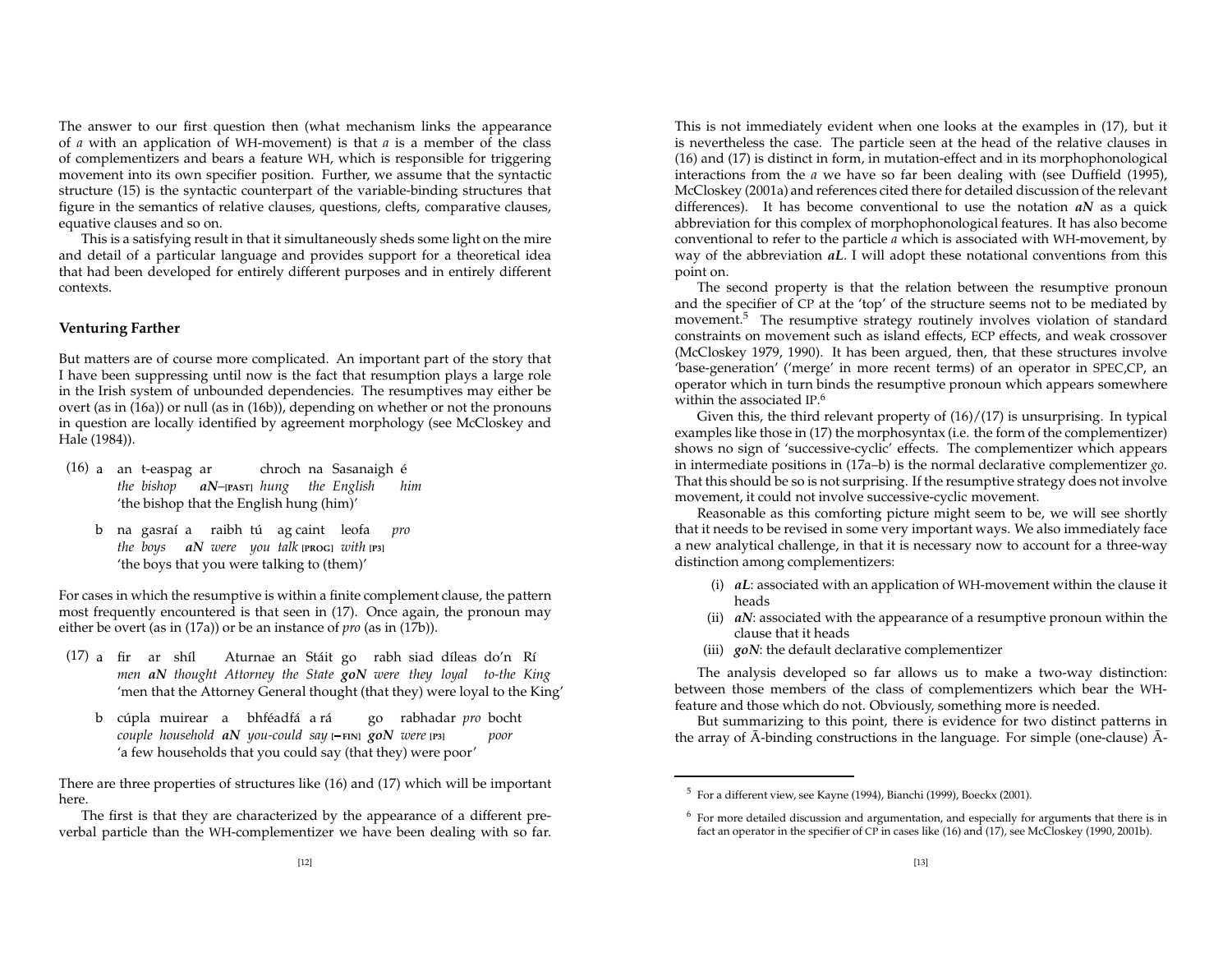dependencies, we have the two structures schematized in (18):

 $(18)$  a  $[CP$  *Op<sub>j</sub>* aL  $[IP \dots t_j \dots]$ 

$$
b \quad [C_P \; Op_j \; aN \; [m \; \ldots \; pro_j \; \ldots \;]]
$$

And for 'long' dependencies, we have the patterns in (19)

(19) a 
$$
\left[\begin{array}{cc}\n\text{CP } Op_j \text{ aL } \text{Irr } \dots \text{ [CP } t_j \text{ aL } \text{[IP } \dots t_j \dots \text{]]}\n\end{array}\right]
$$
\nb 
$$
\left[\begin{array}{cc}\n\text{CP } Op_j \text{ aN } \text{Irr } \dots \text{ [CP } go \text{ [IP } \dots \text{ pro}_j \dots \text{]]}\n\end{array}\right]
$$

analytical puzzle we take forward is this: what mechanisms determine the three- We take forwar d the assumption that (18a) and (19a) involve (successive-cyclic) movement to SPEC,CP, in the familiar way. We also take forwar d the idea that (18b) and (19b) involve merge of <sup>a</sup> binding operator in SPEC,CP. And the principal way distinction in complementizer form?

#### **Other Patterns**

Since the earliest work on these Irish WH-constructions, it has been known that, although the patterns summarized in (19) were the most frequently used and found, other possibilities also existed. In the intervening years, textual work of the kind described earlier has turned up detailed evidence for the existence of <sup>a</sup> number of these additional patterns, which, at first sight at least, complicate the analytical picture considerably, and which have to date resisted understanding (for earlier discussion, see McCloskey (1976, 1979, 1985, 1990), Sells (1984), Harlow (1981, 1983)). These various patterns have in common (i) that they are attested relatively rarely in comparison with (19), and (ii) that although they all involve resumption, they nevertheless unexpectedly involve 'successive-cyclic' morphosyntax, in the sense that in all of them one of the two dedicated WHcomplementizers (*aL* or *aN*) appears in the intermediate <sup>C</sup>-position of an A- ¯ dependency, rather than the expected default *goN*. <sup>I</sup> will refer to these patterns collectively as the 'Mixed Patterns'.

The first of these mixed patterns most typically (but not exclusively) turns up in connection with <sup>a</sup> particular subclass of islands—the <sup>N</sup>-complement sub-case of the Complex NP Constraint of Ross (1967). The pattern is illustrated schematically in (20), and some attested exampled are presented in (21)–(24).

 $(20)$  $_{\rm P}$  *aN* [<sub>IP</sub> ... [<sub>DP</sub> (D) [<sub>NP</sub> N [<sub>CP</sub> *aL* [<sub>IP</sub> ... *t* ... ]]]]]

 That is, in the NP-internal CP, there is <sup>a</sup> gap and an occurrence of *aL*. At the 'top' of the structure, there is an occurrence of *aN*, the complementizer which is normally associated with the appearance of <sup>a</sup> resumptive pronoun:

(21) rud <sup>a</sup> raibh coinne aige <sup>a</sup> choimhl´ıonfadh **–** an aimsir *thing aN was expectation at-him aL fulfill* **[COND]** *the time* 'something that he expected time would confirm'

- (22) biseach ... a raibh súil agam a bhéarfá **\_** *recovery aN was hope at-me aL ge<sup>t</sup>* **[COND][S2]** 'a recovery that <sup>I</sup> hoped you would stage'
- (23) rud <sup>a</sup> raibh tuairim laidir ´ agam <sup>a</sup> bheadh **–** aige *thing aN was opinion strong at-me aL be* **[COND]** *at-him* 'something that <sup>I</sup> strongly suspected he would have'
- (24) rud a raibh dóchas láidir agam a bhí **\_** fíor *thing aN was hope strong at-me aL was true* 'something that <sup>I</sup> strongly hoped was true'

We can understand the syntax here in the following way (see McCloskey (2001b) for more detailed discussion and argumentation). <sup>N</sup>-Complement islands are special in one respect. They consist of <sup>a</sup> complement CP within <sup>a</sup> nominal phrase. Within the limits of the clause itself, movement should be free. This initial movement will give rise to <sup>a</sup> partial structure like that seen in (25), with the complementizer taking the form *aL*, since this is <sup>a</sup> routine application of WHmovement:

(25)  $\left[ C P \text{ } C \text{ } [P \cdots [DP \text{ } (D) \text{ } ]_{NP} \text{ } N \text{ } [C P \text{ } Op_j \text{ } aL \text{ } [I P \cdots t_j \cdots ] ] ] \right]$ 

 another strategy at its disposal—namely, resumption. If the element moved to the What should happen then? The derivation cannot proceed by movement, because any attempt to raise the operator further will necessarily involve moving it across the island boundary. But if <sup>a</sup> syntactic link must somehow be established between the position of the variable and the specifier of the topmost CP, the language has specifier of the lower CP is the kind of element which can function as <sup>a</sup> resumptive, then it can be bound by an operator in the higher Comp-position. That the moved operator should be such an element is expected, given the idea, developed in much work of the 1980's, that the null operators which undergo Ā-movement are in fact instances of the null pronominal element *pro*. The higher link of the chain in (20), on this view, is constructed by way of <sup>a</sup> completely routine syntactic option in the language—the lower pronoun is in <sup>a</sup> position inaccessible to movement, but not inaccessible to binding. The higher <sup>C</sup>-position whose specifier hosts the binding operator is, as <sup>a</sup> consequence, realized as *aN*, as in all such configurations. The resultant structure is (26), which is just <sup>a</sup> schematization of the syntax we see realized in (21)–(24) above:

(26)  $\left[ \text{Cp } pro_j aN \left[ \text{p } \ldots \text{p} \right] \text{D} \right] \left[ \text{Np } N \left[ \text{Cp } pro_j aL \left[ \text{p } \ldots t_j \ldots \right] \right] \right]$ 

The initial oddness of (20) then, in <sup>a</sup> sense, dissolves. It represents, in fact, <sup>a</sup> simple combination of more basic structures well attested in the simplest relative clause types.

 pattern, then, the analysis sketched here is well supported on syntactic grounds. In that it makes straightforwar d sense of an otherwise recalcitrant syntactic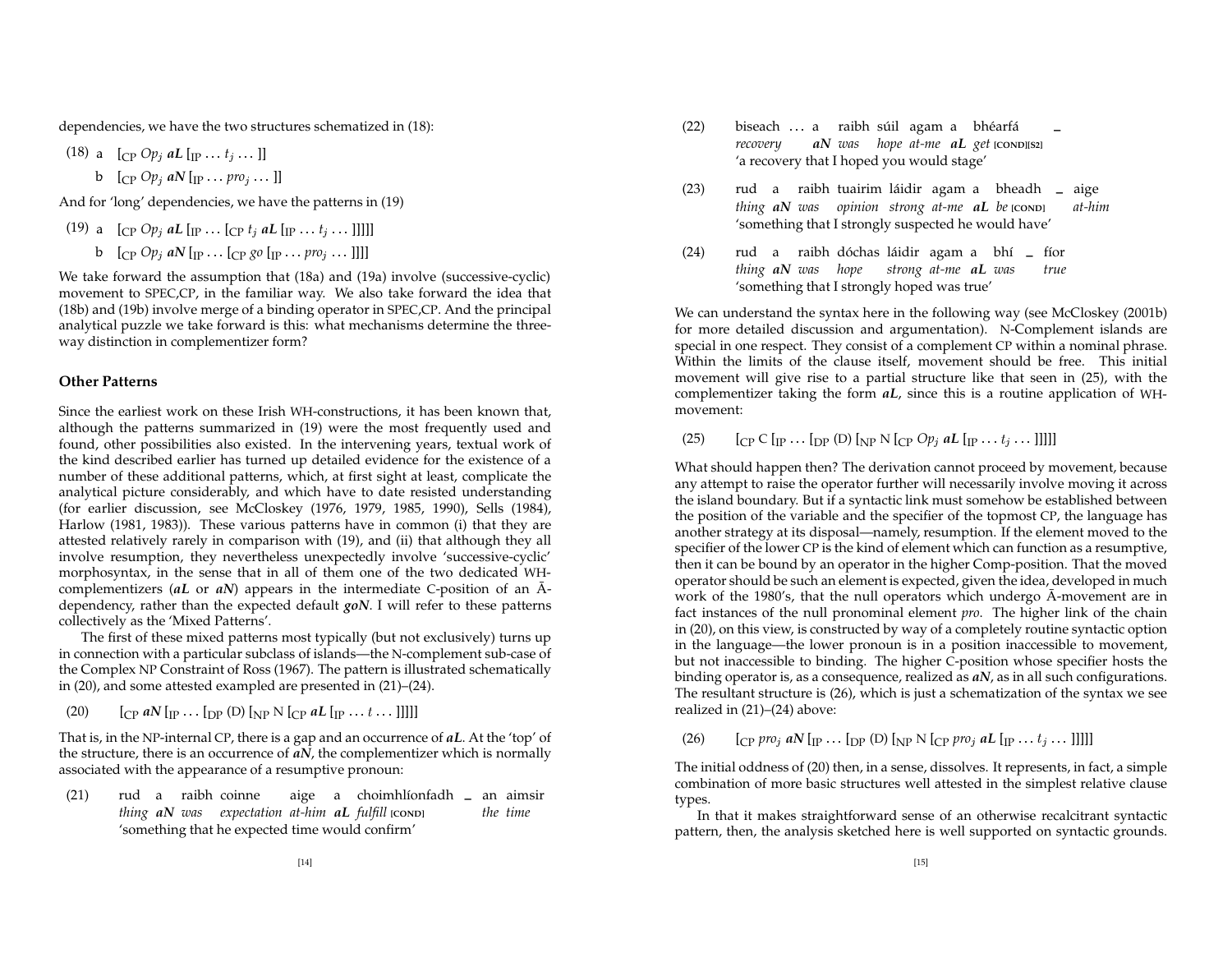But it is somewhat surprising from the perspective of semantic interpretation. Resumptive pronouns are usually taken to mark the position of <sup>a</sup> bound variable in semantic interpretation. Moved operators are usually taken to be variable-binders rather than bound variables. If the analysis in (26) is along the right lines, then we have to imagine an element which is simultaneously <sup>a</sup> bound variable and the binder of <sup>a</sup> variable. Or at any rate, we have to imagine the syntactic correlative of such <sup>a</sup> semantic object. We will return to this issue.

As it turns out, though, (20) is only one of several such 'mixed' patterns. In fact, if we start with the two simple types which have been recognized since the beginning of work on these topics, namely (18), then for two-clause embeddings, all permutations are attested. This is illustrated in (27) and (28), with <sup>a</sup> brief indication of how each is probably derived. <sup>I</sup> use 'MERGE' to indicate merge of a binding operator in the specifier of CP of <sup>a</sup> clause, 'MOVE' to indicate an application of WH-movement in <sup>a</sup> clause.

(27) rud ar bith <sup>a</sup> cheapann siad <sup>a</sup> bhfuil baint aige liom *thing any aL think they aN is tie at-it with-me* 'anything that they think is connected with me'

 $\chi_{P_j}$  [<sub>CP</sub> pro<sub>j</sub> aL [<sub>IP</sub>  $\ldots$  [<sub>CP</sub> t<sub>j</sub> aN [<sub>IP</sub>  $\ldots$  pro<sub>j</sub>  $\ldots$  ]]]]

 MERGE in the lower clause, forcing appearance of *aN* in the lower Cposition; MOVE in the higher clause, forcing appearance of *aL* in the higher <sup>C</sup>-position.

 $(28)$ méid den dán ar mheas sé a raibh-feidhm-leis *the much of-the poem aN thought he aN was need with-it* 'as much of the poem as he thought was needed'

 $\chi_{\text{P}_j}$  [<sub>CP</sub> pro<sub>j</sub> aN [<sub>IP</sub>  $\ldots$  [<sub>CP</sub> pro<sub>j</sub> aN [<sub>IP</sub>  $\ldots$  pro<sub>j</sub>  $\ldots$  ]]]]

 MERGE in the lower clause; MERGE in the higher clause, forcing appearance of *aN* in both <sup>C</sup>-positions.

 are two 'choices' made available by the system—it is possible to move an operator That is, the same two options that are available in simple one-clause WHconstructions are available, willy-nilly, in complement clauses. In each case, there (*pro* in many cases) into the specifier of CP and realize C as *aL*. Alternatively, it is possible to base-generate an operator (again at least sometimes *pro*) in the specifier of CP and realize C as aN. Larger  $\bar{A}$ -Chains are simple compositions of these two basic options. 'Mixed' chains of this type (some links formed by movement, others by resumption) have also been documented by Dan Finer for Seyalarese (Finer (1997)).

We are balancing, then, two puzzles at this point. One is the old and basic puzzle of what the mechanisms are which govern the form of complementizers. The newer puzzle is how we should understand the initially unexpected mixed patterns documented in this section.

Solving the first puzzle, <sup>I</sup> think, solves the second.

# **A Proposal**

When one looks at the two basic patterns ((18), repeated here as (29)):

(29) a 
$$
[CP Op_j aL [IP...t_j...]]
$$
  
b  $[CP Op_j aN [IP...pro_j...]]$ 

 between the element which undergoes WH-movement, and the element which be reflected in the difference between *aL* and *aN*. the initial instinct is to assume that the mechanism of specifier-head agreemen<sup>t</sup> makes the necessary distinctions. If there is some crucial featural difference binds resumptive pronouns, then that difference will be reflected on C and would

I know of no actual proposal about what the relevant featural distinction would be, but this approach is in any case unlikely to be tenable given the existence of the mixed pattern (27), illustrated again in (30):

 $(30)$  fear a shíl me´ a raibh saibhreas mor´ aige *pro man aL thought <sup>I</sup> aN was wealth grea<sup>t</sup> at* **[MS3]** 'a man who <sup>I</sup> thought had grea<sup>t</sup> wealth'

In these cases (relatively well attested) there is <sup>a</sup> resumptive pronoun in <sup>a</sup> position inaccessible to movement in the lower clause, and the intermediate <sup>C</sup>-position is *aN*, signalling the presence of the resumptive pronoun. The higher clause has *aL* in its <sup>C</sup>-position, signalling (according to the assumptions developed so far) movement of an operator into its specifier position. The analysis seems plain enough: the operator which binds the resumptive pronoun from the intermediate Comp-position is itself the element which undergoes  $\bar{\text{A}}$ -movement to the highest specifier of CP.

But what that means in turn is that the <u>same element</u> triggers an appearance of *aN*, when it appears in the lower SPEC,CP-position, and an appearance of *aL* in the higher SPEC,CP-position, suggesting that featural distinctions among the various elements that occupy SPEC,CP cannot be responsible for the different realizations of C.

What seems to be going on rather is that the different forms of C depend not on the featural content of the element in SPEC,CP, but rather on the mode of introduction of that material—*aL* when the element is placed there by way of the MOVE operation, *aN* when it is placed there by way of the MERGE operation.

More specifically, we can assume that *aL* and *aN* are both members of the class C which bear an operator feature. Both in addition have the EPP property, which requires that their specifier be filled. There are two ways in which these joint featural properties can be satisfied (much as in the case of the specifier of IP): either the operator feature can enter into an agreemen<sup>t</sup> relation with (the head of) <sup>a</sup> phrase in its local domain and raise it into its specifier position, or else an appropriate element can be directly inserted ('merged') in its specifier position.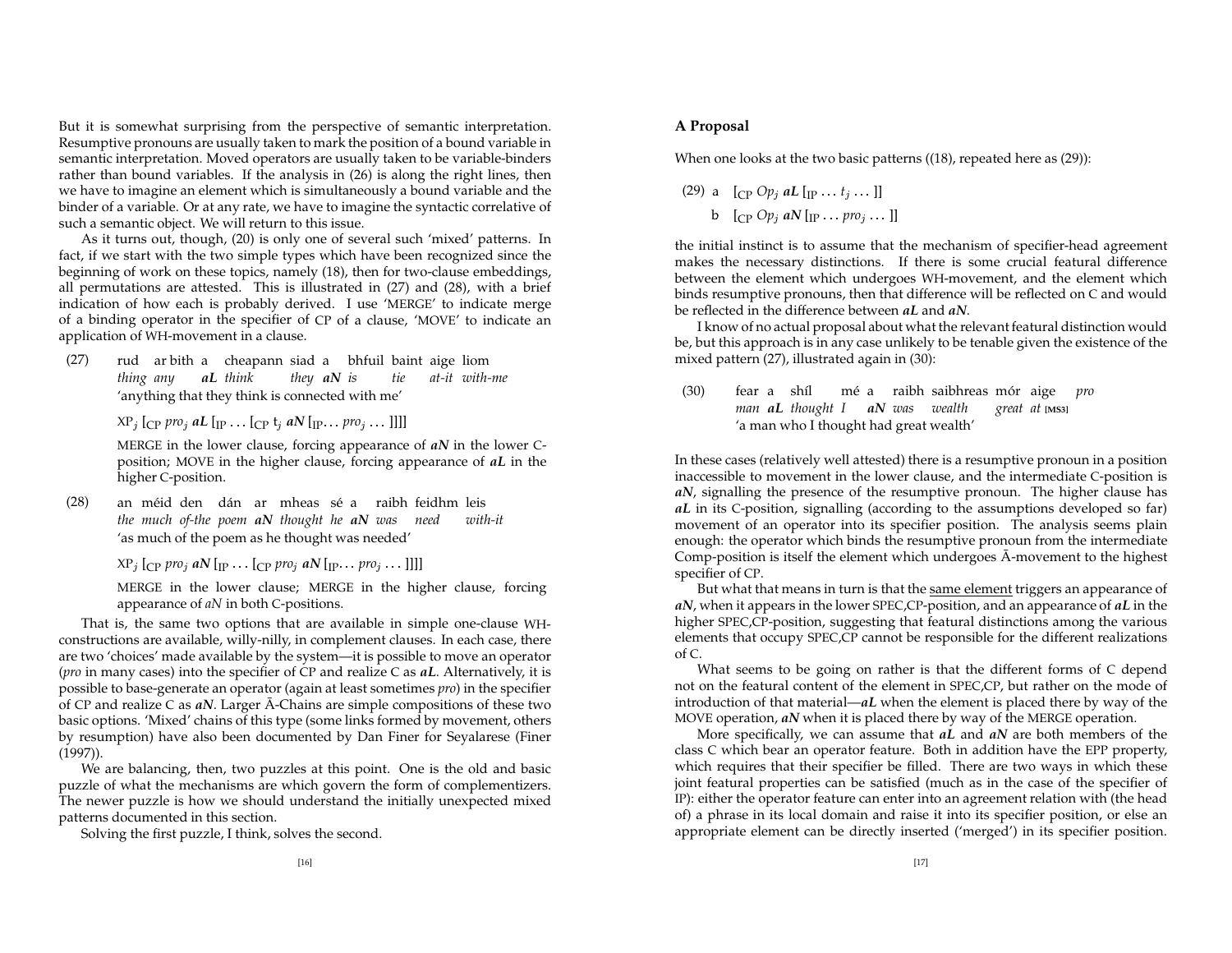The different realizations of C reflect the operation of  $(31)$ :<sup>7</sup>

- (31) a  $\begin{bmatrix} C \\ \text{EPP} \end{bmatrix}$  whose features are checked by MOVE is realized as *aL*.
	- **b**  $\begin{bmatrix} C \\ \text{Op} \end{bmatrix}$  whose features are checked by MERGE is realized as *aN*.
	- c. C which does not bear the *Op*-feature is realized as *goN*.

This proposal is <sup>a</sup> little unorthodox in theoretical terms since it assumes that morphosyntactic properties can be sensitive not just to the syntactic properties of material in the local domain of <sup>a</sup> head but also to their mode of introduction. Nevertheless, it is simple in its essentials and accounts directly for all of the data considered so far, including the recalcitrant 'mixed' patterns that have been so difficult to integrate into previous accounts. As long as we assume (essentially with Chomsky (2000) and Chomsky (2001b)) that the features mentioned in (31) can be freely instantiated on C, whether at the top or in the middle of an  $\bar{A}$ dependency, the same options will arise at each step (actually 'phase') of the derivation and the extravagance of the mixed patterns will be accounted for.

There is another property of the proposal in (31) that deserves highlighting. It makes no direct connection between the appearance of *aN* and the appearance of a resumptive pronoun. Rather, the idea is that *aN* appears when the morphosyntactic properties of C are satisfied by the merge of an element in its specifier. Often, the element so merged will be <sup>a</sup> binding operator which will bind (the semantic variable corresponding to) <sup>a</sup> resumptive pronoun.

Crucial suppor<sup>t</sup> for this point of view comes from the observation that *aN* also (and obligatorily) appears in *why* questions:

- $(32)$  a Cad chuige a ndeachaigh tú ann? *why aN went you there* 'Why did you go there?'
	- b"Cad chuige a chuaigh tú ann? *why aL went you there* 'Why did you go there?'

This par<sup>t</sup> of the pattern too falls into place given (31) and given the idea, for which there is considerable independent support, that interrogative phrases of reason must be base-generated in SPEC,CP (see especially Rizzi (1990, 1996)).

# **Larger Speculations**

It remains to address an old and troubling issue. There is <sup>a</sup> tension between the hypothesis of successive-cyclicity (with its impressive recor d of empirical success)

and the idea, deeply embedded in much current work, that movement is driven by featural properties of heads. The tension arises because it has always been something of <sup>a</sup> puzzle how the required features were licensed on intermediate Cpositions (where selectional properties do not require them, and where semantic considerations sugges<sup>t</sup> they should not be).

The Irish evidence is important first in confirming the reality of the postulated features—in the appearance in intermediate <sup>C</sup>-positions of exactly the same two elements which appear at 'the top' of the dependency, where their presence is more plausibly motivated on selectional or semantic grounds.

To account for the range of cases where we see one of the 'special' complementizers *aL* or *aN* in intermediate Comp-positions, it is necessary to assume that C may bear the crucial features (an Operator feature and an EPPfeature on the particular conception developed here) in intermediate <sup>C</sup>-positions, even when their presence is in no sense mandated by selectional requirements or by semantic considerations. Their presence in those positions must furthermore be entirely optional, to allow for the more common (17) (illustrated again in (33)) alongside the mixed patterns we have been focusing on more recently.

(33) a  $\left[\begin{smallmatrix}C_P&Op_j & aN\end{smallmatrix}\right]$   $\left[\begin{smallmatrix}P&O \\IP&1\end{smallmatrix}\right]$   $\left[\begin{smallmatrix}C_P&goN\end{smallmatrix}\right]$   $\left[\begin{smallmatrix}P&O_j&1\end{smallmatrix}\right]$ 

b fir ar shíl - Aturnae-an-Stáit go rabh-siad-díleas-do'n Rí *men aN thought Attorney the State go<sup>N</sup> were they loyal to-the King* 'men that the Attorney General thought were loyal to the King'

 The facts then virtually force us to assume that C may freely bear the crucial features.

The view forced by these observations is remarkably close to that developed in Chomsky (2000) and Chomsky (2001b), according to which movement-inducing features may be freely applied to the heads of phases. The speculation is that although these devices are in themselves simple and blind to their own function, they have come to exist in the syntactic systems of natural languages in order that syntactic connections across phase-boundaries will be possible (even if those connections must of necessity be composed and indirect). What we see in Irish is detailed morphosyntactic confirmation for this general idea, and in addition, we see similar effects in the absence of movement (as we would expec<sup>t</sup> of <sup>a</sup> language with <sup>a</sup> fully grammaticized resumption option).

There is absolutely no 'need' for the presence of these features and the operations they trigger in the case of structures of resumption, as is shown by the fact that the pattern in (17) with no such intermediate structure is always available and is in fact used more frequently. But once the option of placing the features in question on intermediate <sup>C</sup>-positions becomes available, it will be used. The system cannot look ahead to determine whether or not this <sup>C</sup>-position is one in which the presence of <sup>a</sup> binding operator will be useful or one in which it will just ge<sup>t</sup> in the way.

From the point of view of semantic interpretation, all of this machinery is so much extravagant junk. It seems reasonable to hold that the presence of <sup>a</sup>

<sup>&</sup>lt;sup>7</sup> See Shlonsky (1992) for a very similar suggestion in a slightly different context and McCloskey (2001b) for more detailed discussion and elaboration and <sup>a</sup> slightly different working out of the same idea. Chomsky (2001a) considers some of the broader ramifications of the proposal.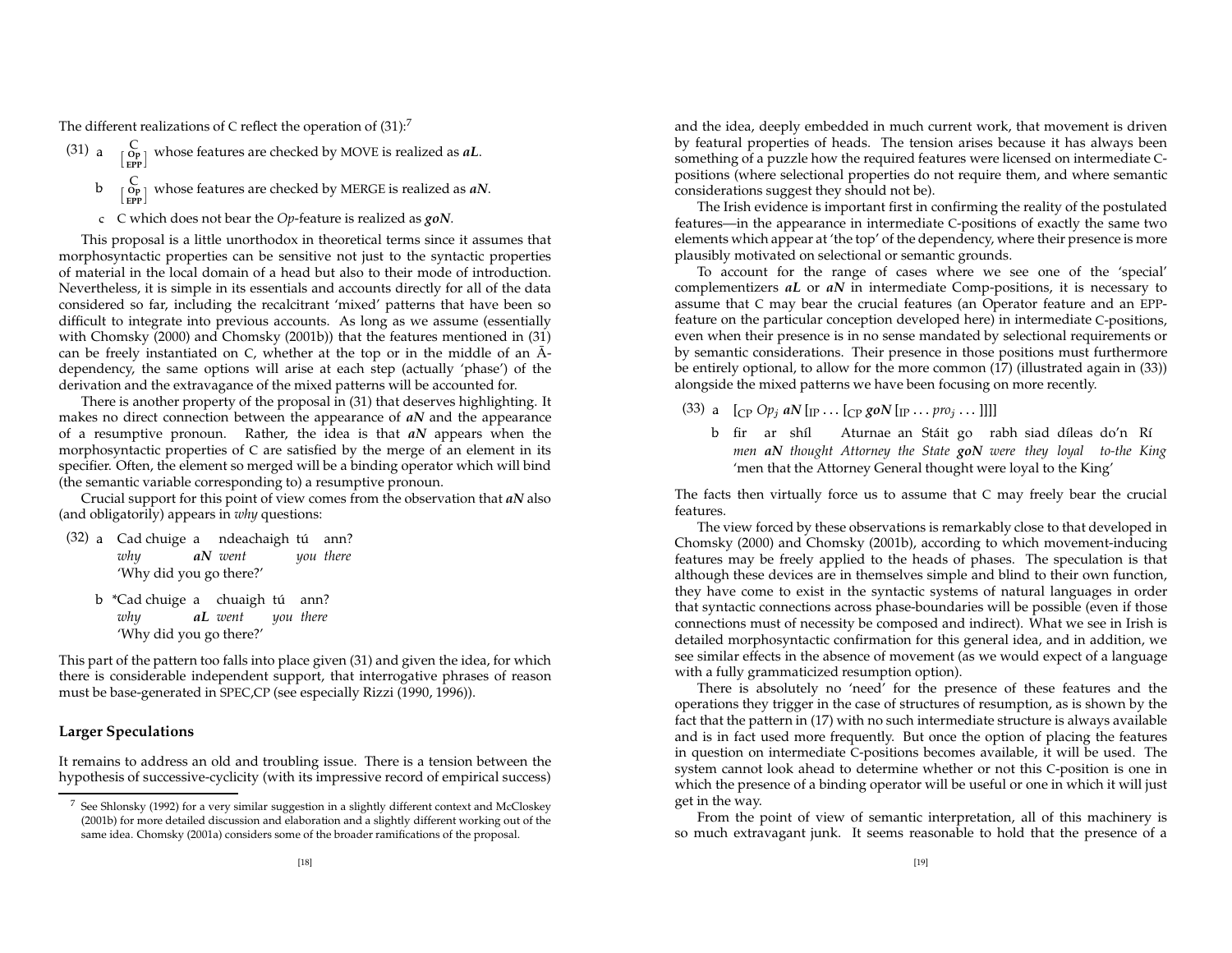binding operator in the topmost SPEC, CP of an  $\bar{A}$ -binding construction is linked with the semantic operation that turns <sup>a</sup> proposition into <sup>a</sup> property by way of predicate abstraction. In the simplest cases (single-clause structures, no Pied Piping) the match between syntactic structure and compositional procedure is good—the topmost position in the  $\bar{A}$ -chain is the locus of abstraction; the bottommost position of the  $\bar{\text{A}}$ -Chain corresponds to the open position around which the predicate abstract is constructed.

But in multi-clause structures there is no such pleasing correspondence. Rather the various elements that are postulated in intermediate SPEC,CP-positions have no correspondent in the compositional procedure and must somehow be rendered semantically innocuous (in particular, they must not force an application of predicate-abstraction in intermediate positions). If the partial analyses developed here are on the right track, the mechanisms which accomplish this must go beyond deletion of traces, since for two of the mixed patterns, the element in the intermediate Comp-position is not <sup>a</sup> trace but rather <sup>a</sup> merged operator.

Such perceptions, indeed, formed the basis for some of the arguments developed in the 1970s against the successive-cyclic hypothesis, as Jason Merchant has reminded me. Bach (1977: 143–4), for instance, points to this kind of difficulty (which of the traces bound by <sup>a</sup> moved WH-phrase corresponds to the 'real' variable?) and urges scepticism about the idea of successive-cyclicity. <sup>I</sup> think that Bach was exactly right in his perception of <sup>a</sup> mis-match between syntax and semantics in these cases.<sup>8</sup> But what we have learned since then, in part because of the evidence made available by languages like Irish, is that this is, nevertheless, the way things work.<sup>9</sup>

Human beings seem to have the ability to effortlessly construct and manipulate complex properties like 'being an  $x$  such that people think that the Dean promised that she would hire  $x'$ , in which the variable position around which the property is constructed is contained within <sup>a</sup> complex layering of propositions. But the syntactic correlatives of these complex properties are more difficult to construct, given the deeply local character of syntax (as expressed, for instance, in the emerging theory of derivational phases). Derivations are, as <sup>a</sup> consequence, littered with semantically useless debris at phase edges. The complex syntax and morphosyntax of complementizers, and the various syntactic devices which have been explored in this area (WH-agreement, partial WH-movement, pied piping of whole complement clauses) might reflect an aspec<sup>t</sup> of language design, their existence rooted in the need to create an interface between independent systems with different properties.  $^{10}$ 

# **Conclusion**

Returning finally to our initial themes, it seems to me that what we have here is the right kind of progress, the kind of symbiosis one likes to see between <sup>a</sup> language and <sup>a</sup> set of evolving theoretical ideas, each illuminating the other and pushing understanding farther. The payoff has been moderately rich, both in what has been given to the language and what has been given to theory.

This is all the clearer if one looks at the kind of understanding of these phenomena that was made available by 'traditional grammar' and philological perspectives.<sup>11</sup> It is, in short, calamitous. This work was done by intellectually very able people whose grasp of the language in all its varieties and facets was profound and detailed. What they lacked was <sup>a</sup> framework of investigation that would guide their research in fruitful ways.

And that is what Chomsky gave us 45 years ago. There seems to be something deeply right about the kinds of questions that framework makes us ask and the kinds of answers it urges us to pursue. In the face even of the kinds of difficulties that the situation of Irish puts in our path, the results have been rich.

> *Department of Linguistics University of California, Santa Cruz Santa Cruz, California 95064*

> > *mcclosk@ling.ucsc.edu http://ling.ucsc.edu/˜mcclosk*

 $8\,$  A good part of the discussion of semantics of Gazdar et al. (1985) (see especially Chapter 6, pp 229–236) struggles with what is essentially the same problem.

 $9\,$  See Chung (1998: 234 ff) for a survey of similar kinds of evidence in a range of languages and language-types.

 $10$  The other possibility is that the elements found at phase edges are not 'debris' but rather serve semantic functions which we are at presen<sup>t</sup> ignorant of.

<sup>&</sup>lt;sup>11</sup> See Ó Nolan (1920), Ó Cadhlaigh (1940), for instance. For some discussion of these and other accounts, see McCloskey (1985).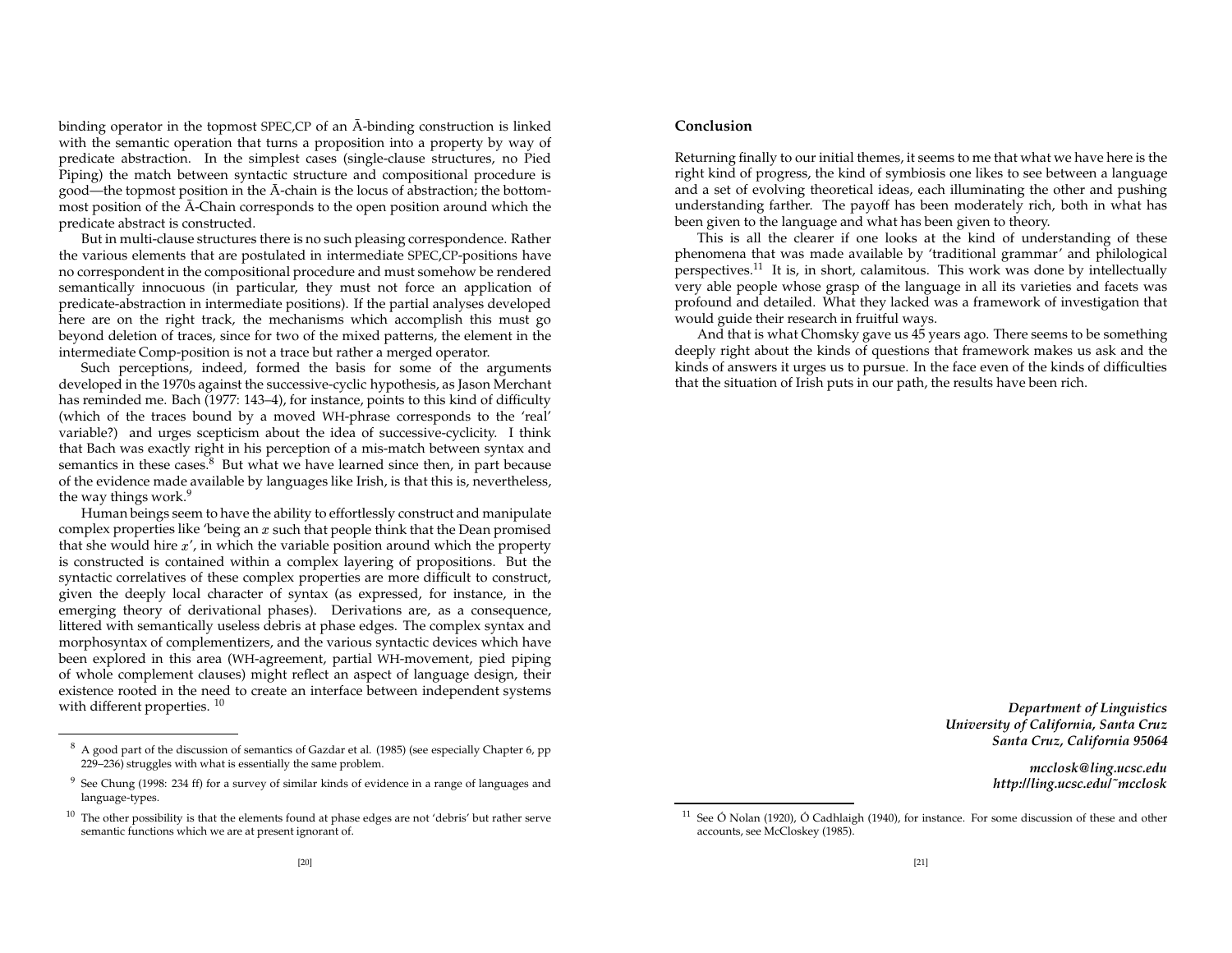# **References**

- Adger, David. 1997. VSO order and weak pronouns in Goidelic Celtic. *Canadian Journal of Linguistics*, 42:9–29.
- Adger, David and Gillian Ramchand. 2001. Phases and interpretability. In *WCCFL 20 Proceedings*, ed. K. Megerdoomian and L.A. Bar-el, 101–114. Somerville, MA: Cascadilla Press.
- Anderson, Stephen R.. 1982. Where's morphology? *Linguistic Inquiry*, 13:571–612.
- Andrews, Avery A.. 1990. Unification and morphological blocking. *Natural Language and Linguistic Theory*, 8:507–57.
- Bach, Emmon. 1977. Comments on the paper by Chomsky. In *Formal syntax*, ed. Adrian Akmajian, Peter Culicover, and Thomas Wasow, 133–155. New York and San Diego: Academic Press.
- Bianchi, Valentina. 1999. *Consequences of antisymmetry: Headed relative clauses*. Berlin: Mouton de Gruyter.
- Boeckx, Cedric. 2001. Mechanisms of chain formation. Doctoral dissertation, University of Connecticut.
- Carnie, Andrew. 1995. Non-verbal predication and head-movement. Doctoral dissertation, MIT, Cambridge MA.
- Chomsky, Noam. 1973. Conditions on transformations. In *A Festschrift for Morris Halle*, ed. Stephen R. Anderson and Paul Kiparsky, 232–286. New York: Holt, Rinehart and Winston.
- Chomsky, Noam. 1977. On wh-movement. In *Formal syntax*, ed. Adrian Akmajian, Peter Culicover, and Thomas Wasow, 71–132. New York and San Diego: Academic Press.
- Chomsky, Noam. 1986. *Barriers*. Cambridge, Mass.: MIT Press.
- Chomsky, Noam. 1995. *The minimalist program*. Cambridge, Mass.: MIT Press.
- Chomsky, Noam. 2000. Minimalist inquiries, the framework. In *Step by step: Essays on minimalist syntax in honor of Howard Lasnik*, ed. Roger Martin, David Michaels, and Juan Uriagereka, 89–156. Cambridge, Mass.: MIT Press.
- Chomsky, Noam. 2001a. Beyond explanatory adequacy. MS., MIT, Cambridge, Mass.
- Chomsky, Noam. 2001b. Derivation by phase. In *Ken Hale: A life in language*, ed. Michael Kenstowicz, 1–52. Cambridge, Mass.: MIT Press.
- Chung, Sandra. 1998. *The design of agreement: Evidence from Chamorro*. Chicago: University of Chicago Press.
- Chung, Sandra and James McCloskey. 1987. Government, barriers and small clauses in modern Irish. *Linguistic Inquiry*, 18:173–237.
- Cinque, Guglielmo. 1990. *Types of A-dependencies ¯* . Cambridge, Mass.: MIT Press.
- de Bhaldraithe, Tomás. 1956. Nótaí comhréire. *Éigse,* 8:242–6.
- DeGraff, Michel. 1997. Nominal predication in Haitian and Irish. In *WCCFL XVI Proceedings of the Sixteenth Annual Meeting of the West Coast Conference on Formal Linguistics*, ed. Emily Curtis, James Lyle, and Gabriel Webster. Stanford, Calif.: Stanfor d Linguistics Association.
- Doherty, Cathal. 1996. Clausal structure and the Modern Irish copula. *Natural Language and Linguistic Theory*, 14:1–48.
- Doherty, Cathal. 1997. Predicate initial constructions in Irish. In *WCCFL XV Proceedings of the Fifteenth Annual Meeting of the West Coast Conference on Formal Linguistics*, ed. Brian Agbayani and Sze Wing Tang, 81–95. Stanford, Calif.: Stanfor d Linguistics Association.
- Duffield, Nigel. 1995. *Particles and projections in Irish syntax*. Dordrecht: Kluwer.
- Finer, Daniel. 1997. Contrasting  $\bar{A}$ -dependencies in Selayarese. *Natural Language & Linguistic Theory*, 15:677–728.
- Gazdar, Gerald, Ewan Klein, Geoffrey Pullum, and Ivan Sag. 1985. *Generalized phrase structure grammar*. Cambridge: Harvar d University Press and London: Basil Blackwell.
- Guilfoyle, Eithne. 1990. Functional categories and phrase structure parameters. Doctoral dissertation, McGill University, Montreal, Canada.
- Guilfoyle, Eithne. 1994. VNP's, finiteness and external arguments. In *NELS 24, papers from the twenty-fourth annual meeting of the north eastern linguistics society,* ed. M. Gonzalez, 141–155, Amherst, MA. GLSA.
- Harley, Heidi. 1995. Subjects, events and licensing. Doctoral dissertation, MIT, Cambridge .
- *filtering*, ed. Frank Heny. Cambridge, Mass.: MIT Press. Harlow, Stephen. 1981. Government and relativization in Celtic. In *Binding and*
- Harlow, Steve. 1983. Celtic relatives. *York Papers in Linguistics*, 10:77–121.
- Kayne, Richar d S.. 1994. *The antisymmetry of syntax*. Cambridge, Mass.: MIT Press.
- Legate, Julie. 1997. Irish predication: A minimalist analysis. MS., University of Toronto, Masters Thesis.